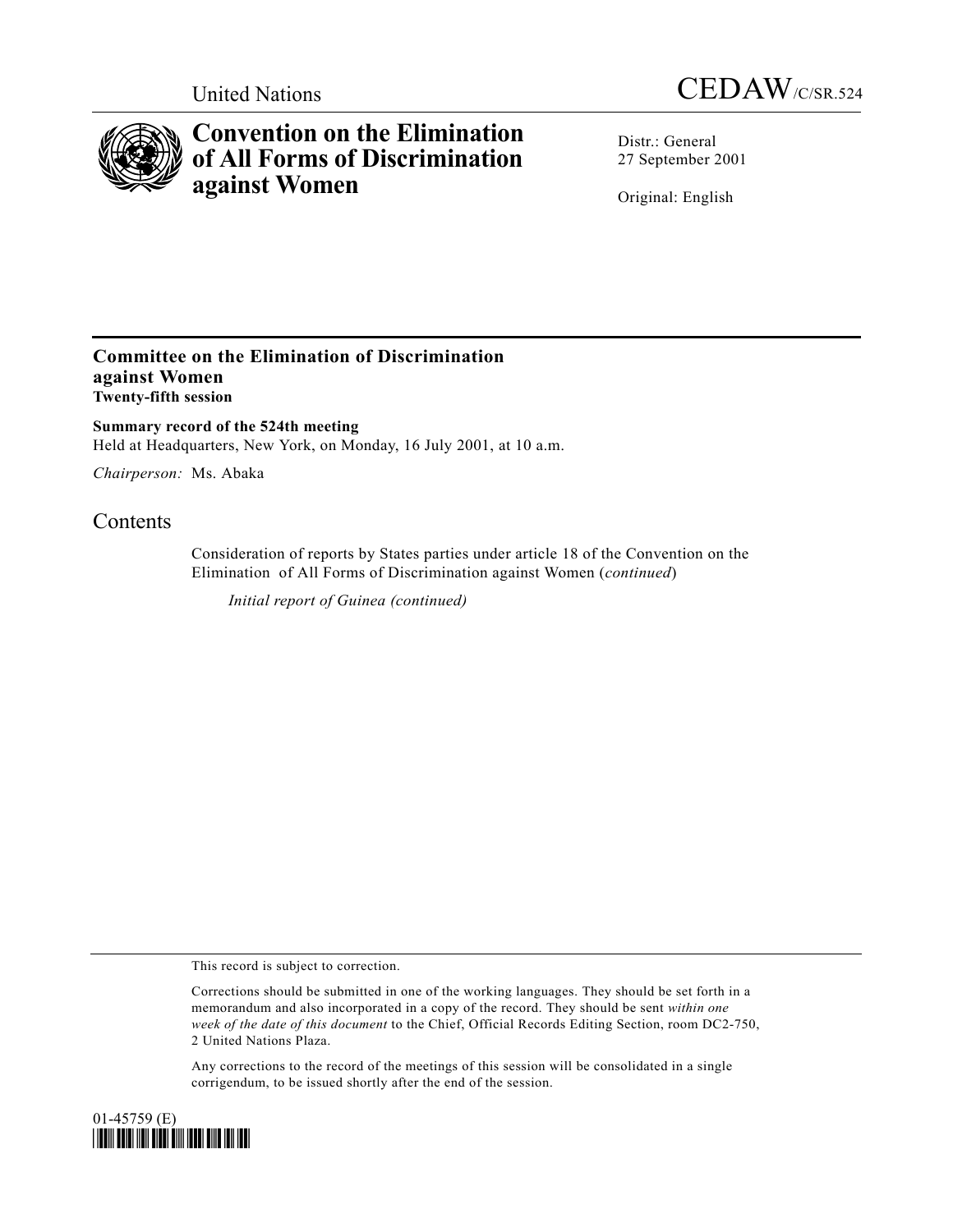*The meeting was called to order at 10.20 a.m.*

### **Consideration of reports submitted by States parties under article 18 of the Convention on the Elimination of All Forms of Discrimination against Women** (*continued*) (CEDAW/C/GIN/1)

#### *Initial report of Guinea (continued)* (CEDAW/C/GIN/1)

1. *At the invitation of the Chairperson, the members of the delegation of Guinea resumed their places at the Committee table.*

2. **Ms. Aribot** (Guinea), said that the delegation would provide the answers to Committee members' questions in four thematic areas: health, education, legal matters and institutional matters.

3. **Ms. Camara** (Guinea), replying to Committee members' questions concerning health, cited statistical evidence of improvements in women's and children's health as a result of the Government's primary healthcare strategy based on the Bamako Initiative. According to the 1999 census and health survey, in the period between 1996 and 1999, the maternal mortality rate had dropped from 900 deaths per 100,000 live births to 528 deaths per 100,000 live births, the infant mortality rate had gone from 137 per 1,000 to 98 per 1,000, and the infant and child mortality rate, from 232 per 1,000 to 172 per 1,000. Life expectancy at birth had risen from 52 years in 1996 to 54 years in 1999, the overall fertility rate had dropped from 5.7 children in 1996 to 5.6 in 1999 and the gross birth rate, from 41 per 1,000 in 1996 to 36.9 per 1,000 in 1999. From 1996 to 1999, the number of assisted births had risen from 22 per cent to 35 per cent, prenatal examinations from 58 per cent to 71 per cent, the use of family planning services from 4 per cent to 11 per cent and the coverage of immunization against tetanus for pregnant women and women of child-bearing age, from 43 per cent to 48 per cent. The neonatal mortality rate had decreased from 51 per 1,000 to 48 per 1,000. All preventive treatment was administered to women and children free of charge. Refugee and displaced women throughout the country enjoyed the same health benefits as female residents in both health units and refugee camps. As for genital mutilation, in a 1998 survey conducted by the non-governmental organization *Coordination sur les pratiques traditionnelles affectant la santé des femmes et des*

*enfants* (CPTAFE), 96.4 per cent of women questioned said that they had been subjected to genital mutilation, usually in their tenth year. The operation was performed on all women without distinction as to religion.

4. The Statistics Bureau within the Ministry of Health compiled and analysed data from the various services within the Ministry and published an annual yearbook, an annual report, and a quarterly health bulletin. It formed part of a network of government ministry statistical services coordinated by the National Department of Statistics and Demography under the Secretary of State for Planning.

5. The national laws authorized abortion for medical reasons only, for example in cases of premature pregnancy or illness. The abortion rate had been estimated at 20 per cent in a survey taken by a nongovernmental organization in Conakry. Efforts to reduce clandestine abortions were being made by Guinea's maternal and child health programme and by national and non-governmental organizations specializing in reproductive health. Family planning services had been expanded with the support of nongovernmental organizations.

6. CPTAFE also formed part of an inter-African committee which worked closely with the United Nations. It had elaborated a plan of action for the period 2000-2002 to combat female genital mutilation in cooperation with the Ministry of Social Affairs, Promotion of Women and Childhood, and, as a result of its large-scale awareness-building campaign, practitioners of female genital mutilation in Kouroussa, Kérouané and Conakry had voluntarily surrendered their instruments. That process was continuing throughout the country. In addition, projects were being implemented in cooperation with the World Bank and the United States Agency for International Development (USAID) to retrain practitioners of female genital mutilation for other jobs. The National Assembly had adopted legislation in July 2000 which criminalized female genital mutilation and entitled members of civil society to institute proceeding against its practitioners. Awareness-building programmes on female genital mutilation were aimed chiefly at the media, law enforcement officers, decision-makers, opinion makers, health workers and victims. Government-owned and private media spread the message in all the national languages of Guinea.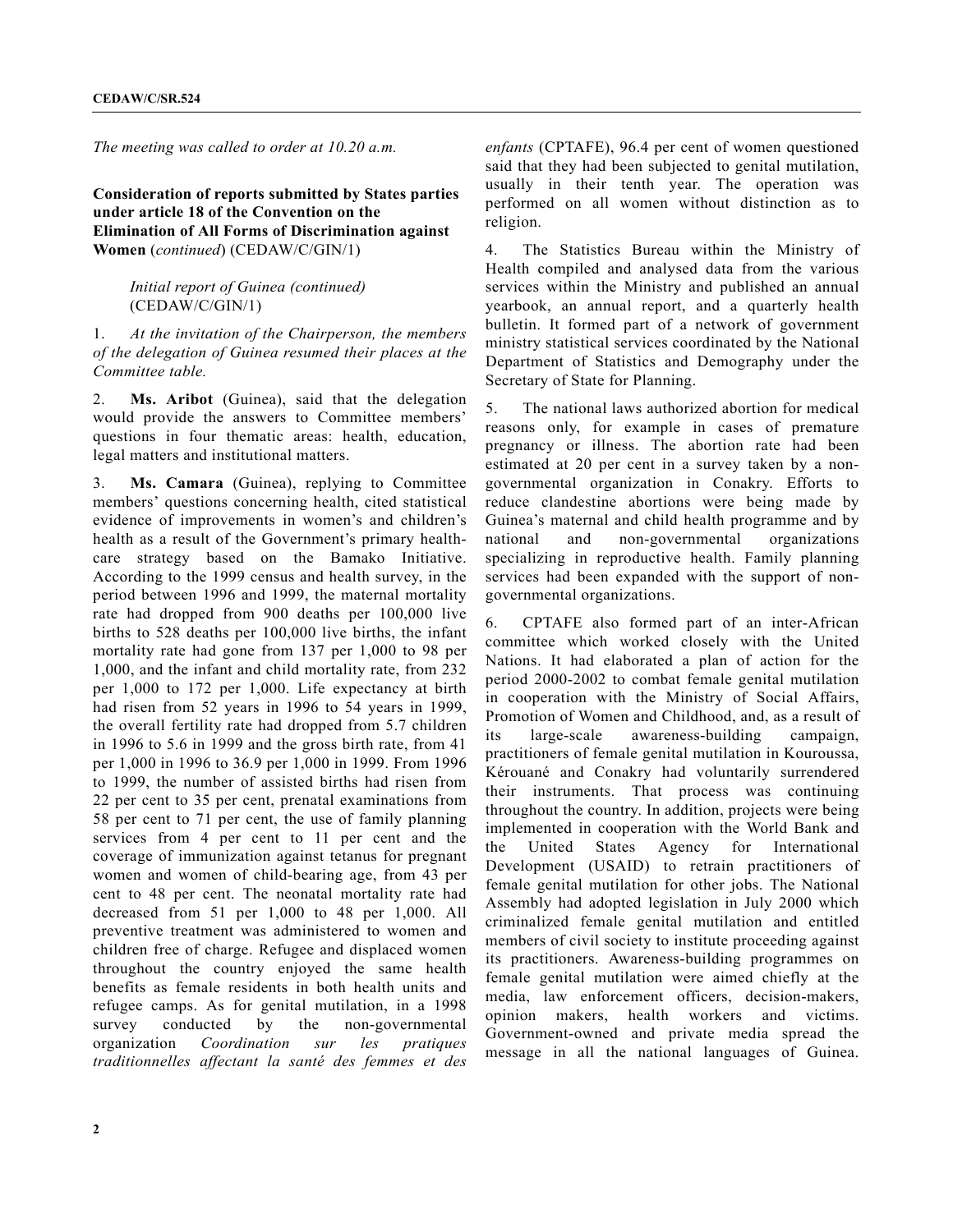Programmes to counter discriminatory practices were carried out mainly by non-governmental organizations.

7. Under article 12 of the Convention, the Government had improved rural women's access to health services through the strengthening of the national primary health-care programmes (there were currently 385 local, regional and national health centres in Guinea. It had launched a safe motherhood programme, a programme to control sexually transmitted diseases and acquired immunodeficiency syndrome (AIDS) and a reproductive health project with a family planning component. Gradually, mutual insurance companies which covered pregnancy- and childbirth-related deaths were being established for rural women.

8. She assured Committee members that campaigns to distribute condoms were being conducted by public and private health units and non-governmental organizations. The distribution of condoms was bolstered by a large-scale information campaign, using the media and other channels of communication. The right to health was guaranteed by the Constitution, and the Government was implementing health programmes for all citizens, particularly for women and children, society's most vulnerable groups. A number of nongovernmental organizations, including CPTAFE, were training health workers to deal with violence against women and children. Women were also becoming more aware of their rights: many victims knew enough to obtain court papers before seeking a medical certificate from a hospital. With support from non-governmental organizations and the National Programme for the Control of Sexually Transmitted Diseases and AIDS, training programmes were being offered to prostitutes in certain towns and refugee centres with a view to improving their access to condoms and health services. Special efforts were being made to identify brothels and major highways, bars, hotels and other places frequented by prostitutes.

9. Awareness-building programmes for girls dealing with female genital mutilation, sexuality and contraceptive methods included school campaigns (for example, CPTAFE had trained selected groups of students to go out and inform other students); instruction modules; and campaigns organized by nongovernmental organizations, including a summer vacation programme in which information on female genital mutilation, AIDS and sexually transmitted diseases, contraceptive methods and family life was

interwoven with leisure activities. Insufficient information on contraceptive methods, insufficient family planning services, as well as age-old customs, illiteracy and insufficient qualified personnel were accountable for resistance to family planning in Guinea. Reproductive health programmes and nongovernmental organizations were taking measures to improve the availability of family planning services. Adolescents who feared meeting their parents at health centres could consult such services in the schools.

10. Under the medium-term plan for socio-economic development, the budget of the Ministry of Health had risen sharply — from 2.16 per cent in 1995 to 6 per cent in 2001 — and programmes for women and children had been accorded priority. A large percentage of the resources obtained as a result of debt forgiveness or rescheduling under the Heavily Indebted Poor Countries' Debt Initiative would be allocated to the health and education sectors. Since 1984, the Government had authorized the privatization of certain medical and pharmaceutical sectors as a complement to public-sector services. Perhaps development partners could give further consideration to Guinea's financing shortfalls in the health sector.

11. A training and personnel deployment plan had been elaborated in order to remedy the severe shortage of health workers, particularly midwives, in the rural areas. As for cost recovery, while a nominal one-time fee had been charged in implementing the Bamako Initiative, in order to cover medicines and medical equipment, costs were subsidized mainly by the Government or by mutual insurance companies, including those specializing in pregnancy-related risks in the rural areas. Traditional medicine was valued in the overall health system in Guinea. Traditional practitioners participated in awareness-building campaigns on major health problems, and research was being carried out on medicinal plants and their effectiveness. Denial of sexual relations to menopausal women was considered a form of violence against women. In that connection, behaviour modification campaigns were being conducted by CPTAFE. Nongovernmental organizations were attempting to heighten awareness that infertility was also a male problem.

12. Resources for the national health development plan for the period 2001-2010 would be mobilized within the framework of Guinea's national poverty reduction strategy. The plan emphasized the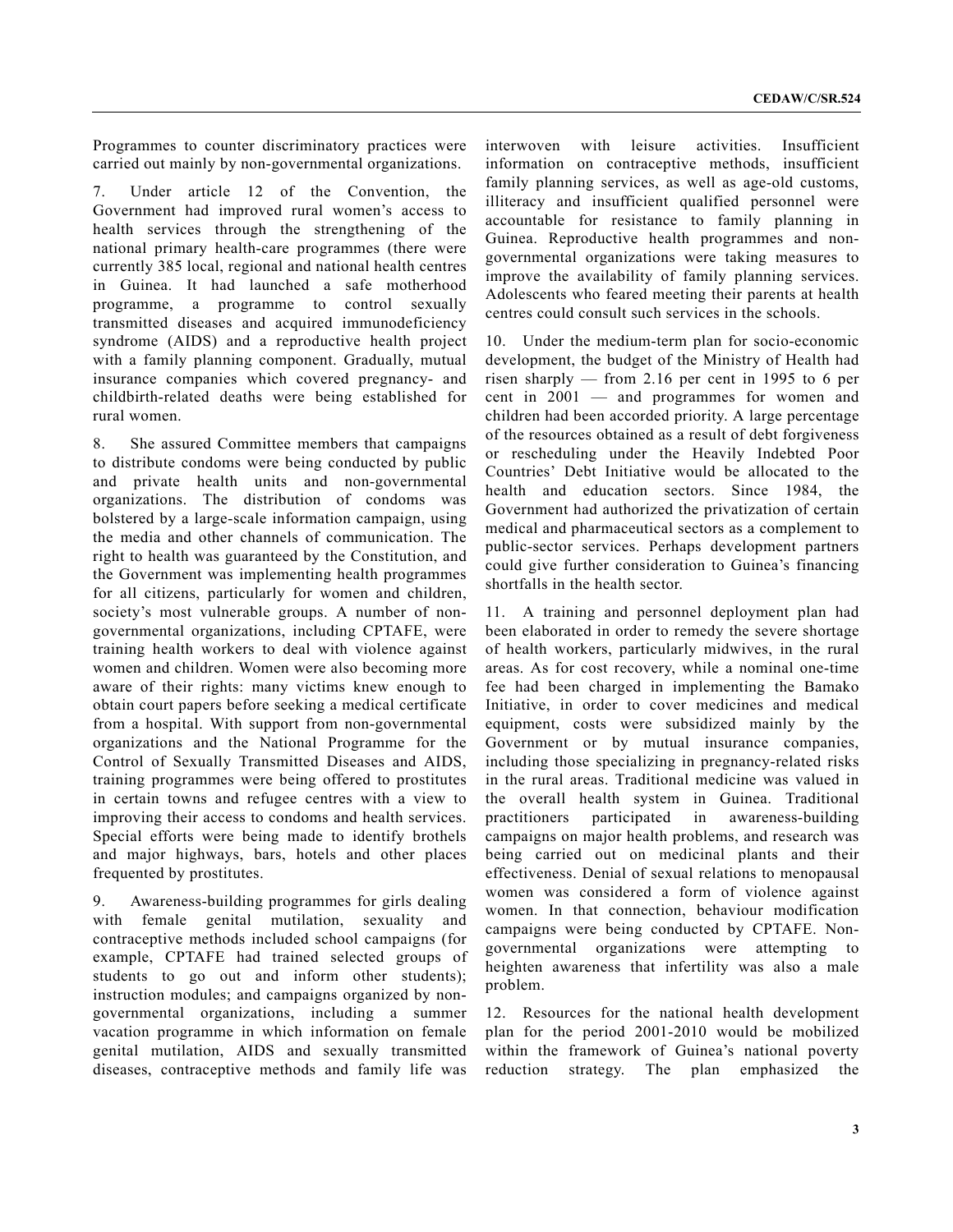development of reproductive health services and promoted family planning and the prevention and control of AIDS.

13. **Ms. Kourouma** (Guinea), replying to Committee members' questions concerning education, said that, while the school curricula did not explicitly embody the Convention and its principles, it was disseminated in courses offered by various entities of the Ministry of Social Affairs and the Promotion of Women and Childhood and by national and international nongovernmental organizations. In Guinea's eight administrative regions, modern and traditional communicators and others had been trained to promote the Convention. As to whether the Government drew on documents prepared by the United Nations Educational, Scientific and Cultural Organization (UNESCO) to promote human rights education, she said that the Ministry of Pre-university and Civic Education, in cooperation with the Guinean Red Cross, had incorporated human rights education in primary and secondary school curricula. Certain schools in the capital and throughout the country had been targeted to participate in the pilot programme. In August, teacher workshops would be conducted with the aim of replicating the experiment on a larger scale. A human rights dimension had also been added to the curricula of teachers' training institutes.

14. The Committee had requested further information concerning the funds allocated to women's education, whether education was free and compulsory, and how resources were used at all levels in the education system to encourage poor families to keep their children in the system. Education in Guinea had been compulsory since the country became independent in 1958 and had always been free in the public sector. However, there were still problems for parents, who had to supply school stationery and uniforms and cover the cost of transporting their children to school. Private educational systems had started to spring up in 1984 and continued to grow. State spending on education had gone from 25.8 per cent of the budget in 1998 to 29.9 per cent in 2000. Under the Heavily Indebted Poor Countries' Debt Initiative, the funds which Guinea recovered would be reinvested in the education and health sectors.

15. The Committee had enquired whether a system of quotas and scholarships for girls would be set up, whether all those with baccalaureates were admitted to university and what measures had been adopted to

encourage girls to opt for technological courses. Obtaining both parts of the baccalaureate did not automatically provide access to higher education in Guinea. Rather, girls and boys with baccalaureates had to pass a competitive examination for the places available, with positive discrimination for equally qualified girls. The number of places for girls at university had risen from 13 per cent in 1998 to over 45 per cent in 2000, with particular emphasis on the technological educational tracks. Girls were encouraged into scientific and technological careers by being made aware of them through conferences and debates in schools. She displayed a poster from the campaign to combat girls' preconceptions that they were incapable of such careers which showed a girl, encouraged by the teacher, writing in front of the class the correct answer to a sum which her male counterpart was incapable of completing. Scholarships had been made available for girls through programmes to women in science and technology, to improve pass rates in national examinations, to support girls who were candidates for national examinations, and through the initiative on education for democracy and development. Also, a committee had been established to make the case for women's scientific and technological education.

16. The Committee had asked what measures had been taken to encourage girls to attend school, to combat stereotypes and to make teachers aware of the need for an approach based on equality between the sexes. Education for girls and training for women had high priority in Guinea. Parity committees had been set up within the three ministerial departments responsible for education. A multisectoral approach and a partnership had been established between the public and private sectors and civil society to benefit girls and women, with the slogan that education for girls in Guinea was everybody's business, meaning that everyone had to be involved in the process. Consciousness-raising campaigns were being intensified using all the communications media and including interpersonal communication. A programme of functional literacy for women had been set up among women's groups in the 10 or so districts (*préfectures*) where 30 per cent or less of women had attended school. She noted in that connection that there were major regional disparities in those rates within the country. The 110 "second-chance school" centres in 29 out of 33 districts for children, with or without previous school education, between the ages of 10 and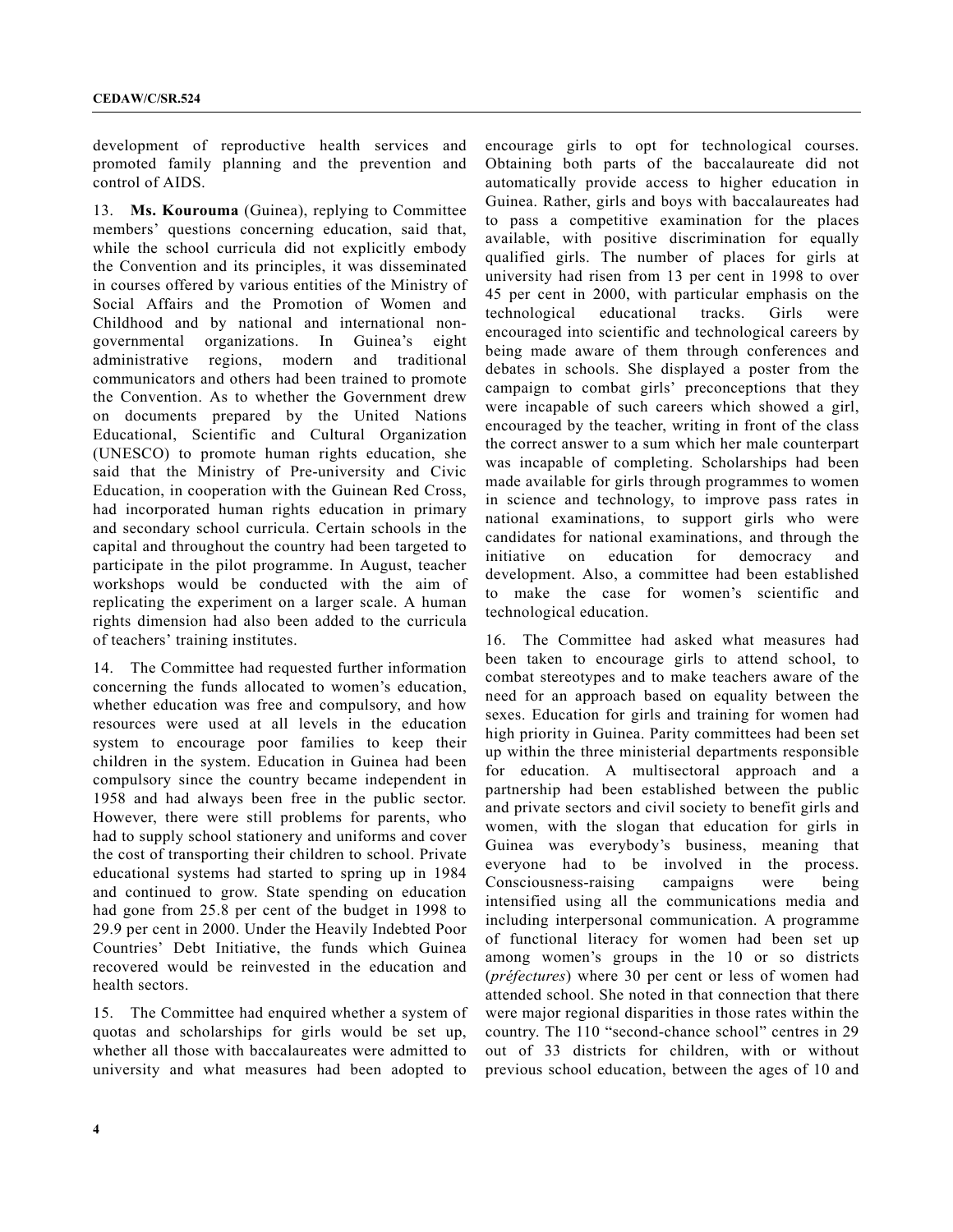16 was being increased and the way they operated was being improved; of the more than 5,000 students they served, almost all were girls. The Women's Self-Advancement Centres in Conakry were being renovated and job centres were being built in each of the capital's five communes. There was also a programme for girl mothers and adolescent peddlers working to support their families which provided literacy courses, apprenticeships and training in childcare strategies. Discriminatory stereotypes were being eliminated from curricula and textbooks by the national pedagogical Institute and the cleaned-up textbooks were being reprinted. Teachers were being trained on gender issues to change their behaviour so that they treated girls and boys equally in class by providing them with a system of dos and don'ts and a veritable code of conduct for their interactions with girls.

17. A number of positive discrimination measures were in place. There were excellence prizes for girls allowed to sit national exams and incentive prizes for families that were most assiduous in sending their girls to school; such prizes for the most part involved gifts of stationery, satchels and textbooks for the girls. In 1998, 55,000 girls had benefited from such incentives in the 17 districts where school attendance rates were lowest. There were catch-up courses for girls with low educational levels, a tutoring system and a national fund to support girls' education which was fed by voluntary contributions from the public and private sectors, non-governmental organizations and people of good will. New school infrastructure was being built, with separate latrines for girls and boys, and piped water supplies. Between 1998 and 2000, 3,500 classrooms had been added. There was now a fair distribution between boys and girls of tasks such as sweeping out classrooms and playgrounds: teachers had been trained in that regard, and knew that they were obliged to share out such tasks equally, and there was a poster campaign to remind them.

18. The Committee had asked how the Government worked with the media to alter the image of women and what it had done to enlist the media's assistance in achieving the advancement of women. The Government worked closely with both public and private media, with a view to ensuring that gender issues were taken into consideration in sectoral development policies and programmes and that all levels of society would observe and implement women's fundamental rights. On the local level, rural radio stations, broadcasting in the local languages, were playing a very important role in all aspects of the advancement of women. Media professionals were regularly trained in suitable content for the new programmes for the advancement of women which they were making and in which they were responsible for getting the message concerning desired objectives, actions and impacts across to their target audiences. Under the Gender and Development Framework Programme, a communications expert had been recruited who acted as the interface between the Ministry of Social Affairs, Promotion of Women and Childhood and the media.

19. The Committee had enquired what role the nongovernmental organizations were playing in connection with the media. Domestic and international nongovernmental organizations were privileged and effective partners of Government in that field. The Government was developing a multisectoral approach not only among its own departments but also with the non-governmental organizations. One such organization was in the forefront in making the case for education for girls and women. Another had set up a "media group" which, after suitable training on gender issues, was conducting consciousness-raising activities, and making the case for girls to be in school, at the community level. A third took part in consciousnessraising activities in schools. Many others were contributing within their own areas to encourage school attendance by girls, literacy among women and the emergence of gender consciousness in Guinea. Also, there were educational "promoters", chosen from among local community leaders, who went door-todoor to raise gender consciousness among their people. Indeed, as part of the partnership between Government and the non-governmental organizations, the Ministry for Social Affairs, Promotion of Women and Childhood had held a workshop at which it had elaborated an integrated communication strategy for girls' education which identified the main communication obstacles and ways to overcome them in order to achieve high rates of school attendance by girls and to keep them in education until they succeeded at all levels.

20. The Committee had asked about specific programmes to improve girls' education and raise female literacy rates, and about what results had been achieved. In addition to the measures she had already mentioned, there were a number of activities targeting girls' education, including a project designed to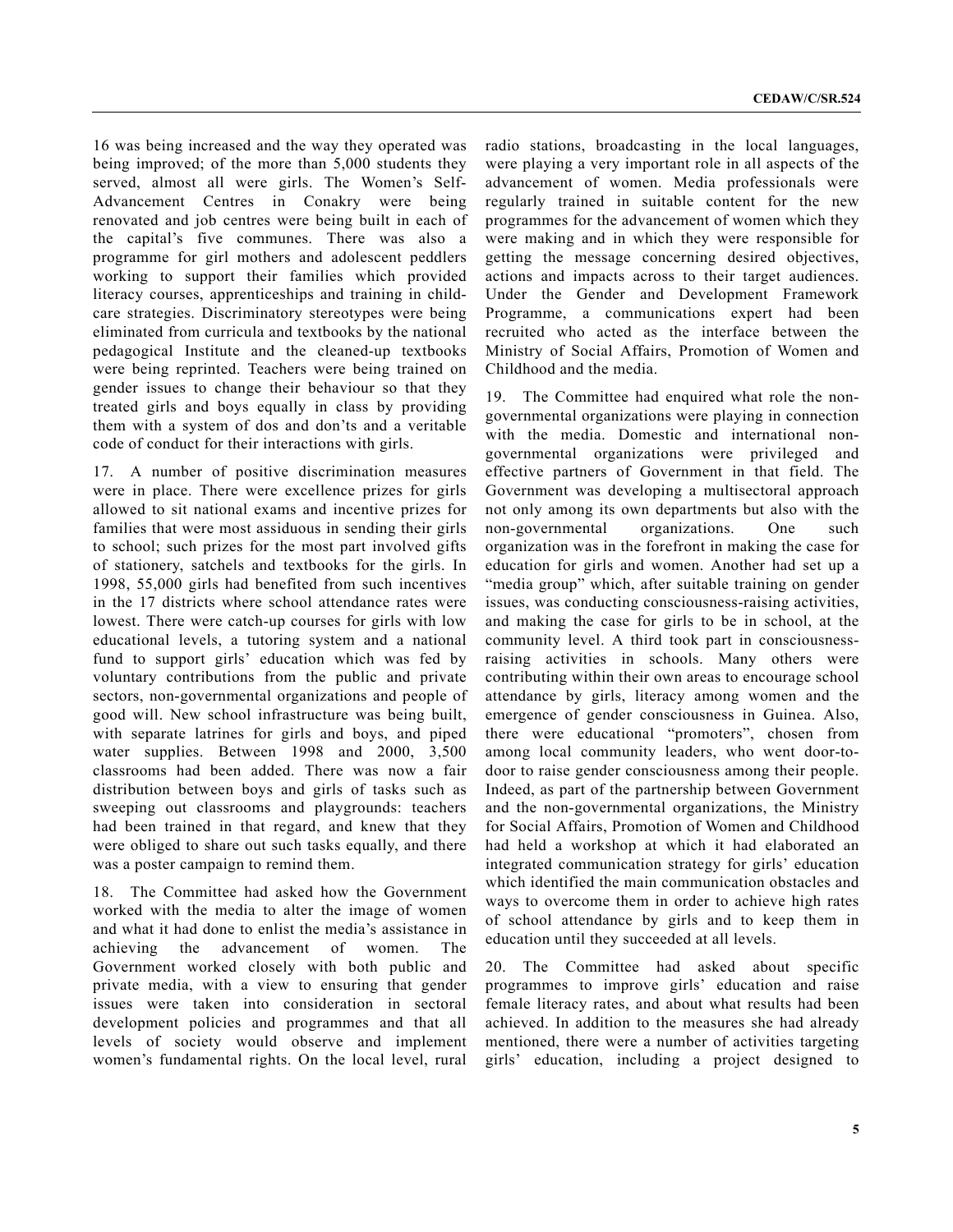promote school attendance by girls and a two-phase education reform programme which involved quantitative and qualitative improvements with particular emphasis on schooling for girls. Also, the reduction in female illiteracy by over a percentage point to 78.14 per cent between 1998 and 2000 could be attributed to the new trends in national policy in that regard and relevant programmes which attracted women to literacy by meeting the real needs which they had expressed in the areas of health, nutrition, education and the environment, together with better literacy classes, targeting of the poorest women rural women — and the involvement of civil society. School attendance rates for girls had risen from just over 17 per cent in 1990 to over 44 per cent in 2000.

21. Despite all the efforts of the Government, its development partners, the communities and the nongovernmental organizations, however, shortcomings in schooling for girls and literacy for women persisted. To rectify them, a 12-year programme beginning in 2001 would cover all phases from pre-school to tertiary education with the aim of achieving universal primary school education by 2007, with a further three years for consolidation and stabilization; developing literacy programmes, particularly for adults; improving teaching quality; developing decentralized management capabilities; developing technical and vocational training; and improving the quality and relevance of tertiary education and scientific research while giving girls priority with a view to reducing the disparities between the sexes. That programme also laid special emphasis on improving the quality of education for girls and on reducing the number of girls repeating classes or dropping out of them.

22. The Committee had asked about girls at school who became pregnant and school health facilities. In 1989 the Government had introduced a new policy requiring that girls who became pregnant instead of being expelled, should be granted academic leave until after the birth. The impact of the change was shown by the fact that nearly 70 per cent of such girls came back into the school system. A schools health programme had been developed which operated within the schools to provide free medicines, micronutrients and antiparasitic agents to pupils in order to keep them in school. It had been shown that the children learned much better as a result of the programme.

23. As to education for parents. she informed the Committee that a network of associations of parents of

schoolchildren and friends of the school had been set up to work closely with schools to ensure that children in general and girls in particular were properly taken in hand. The associations operated on the national, regional, district and local levels right down to the level of individual schools. A programme of education for parents had been developed by the national pedagogical research Institute working together with the Ministry of Social Affairs, Promotion of Women and Childhood and the United Nations Children's Fund (UNICEF) with the emphasis on making parents aware of the need to pay special attention to their children's education and health.

24. The Committee had asked about the objectives and priorities of the panel established on 31 December 1999 to promote girls' access to higher education, particularly in the scientific and technological areas, with a view to reducing the disparity between the sexes. The panel had organized consciousness-raising activities both in schools and universities and for community leaders, girls, women, civil society and development partners, in the form of conferences/debates, round tables, and AIDS awareness groups.

25. The Committee had asked what relationships there were between the Ministry of Social Affairs, Promotion of Women and Childhood and the ministries responsible for education. The Ministry had very close links with the three ministries responsible for education: indeed, it had focal points within each of them. With the Ministry of Pre-University Education and Civics Education, it was responsible for promoting early childhood facilities, the "Development of Infants" aspect of the 12-year "Education for All" programme, which emphasized pre-school education, the enrolment of girls in school and their continued attendance, the establishment of excellence and incentive prizes for girls and their families, literacy for women, women's groups, support centres for women's self-advancement, and jobs centres. With the Ministry of Technological Education and Vocational Training, it cooperated in directing girls towards the technological and scientific education tracks and keeping them there, and in promoting training at the support centres for women's self-advancement and jobs centres. With the Ministry of Higher Education and Scientific Research, it monitored girls who had embarked on highereducation studies.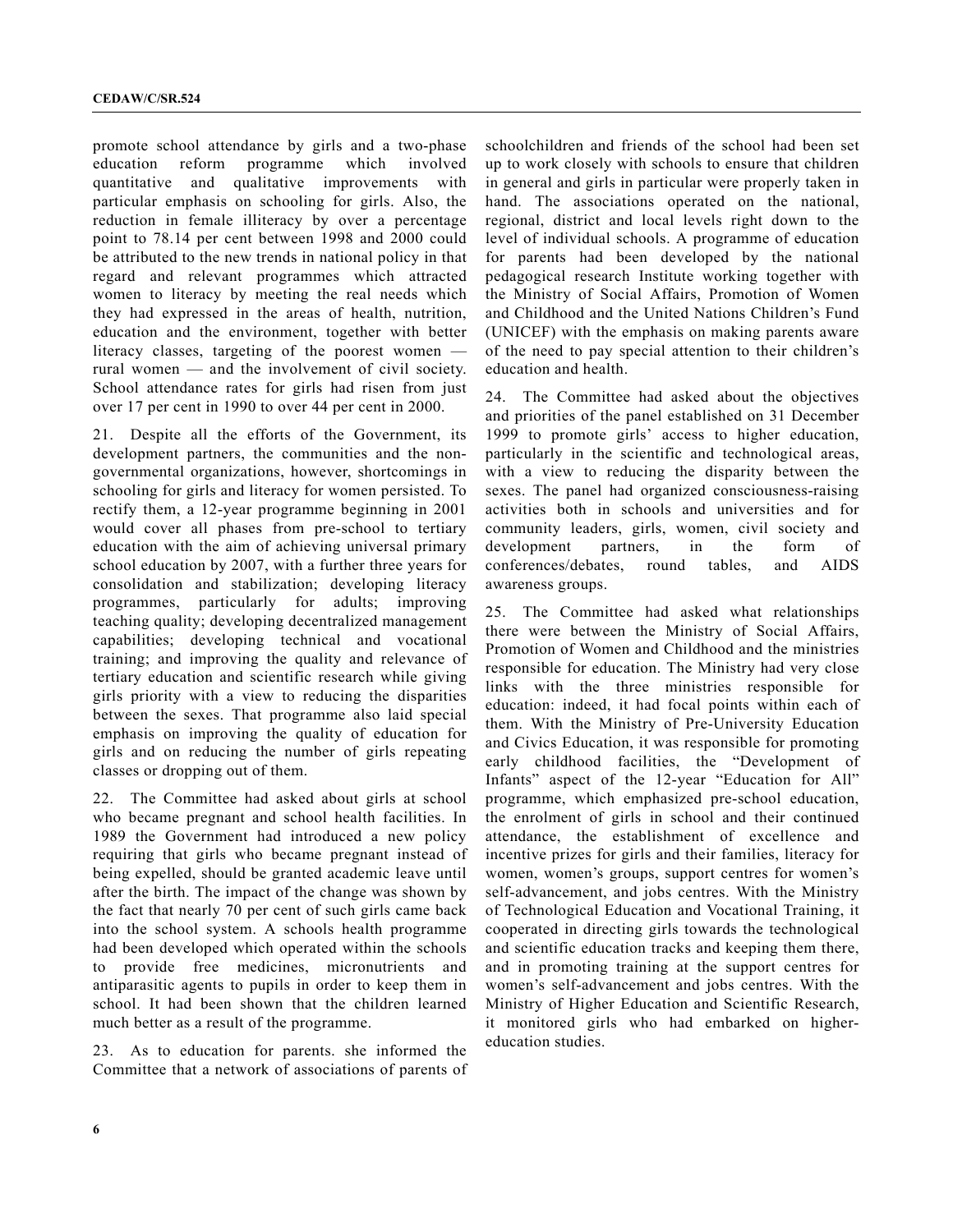26. In conclusion, she informed the Committee that 21 June had been designated "National Girls' Day" in Guinea, and was celebrated not only nationally but locally, down to the level of individual villages

27. **Mr. Traoré** (Guinea), replying to Committee members' questions on legal matters, said that there was no multiple legal system in Guinea, combining Islamic and customary law on the one hand and positive law on the other: positive, judicial law was the only system. Customary law in fact referred to the colonial system, which had set up a system of judicial law for French citizens and customary law for the Guineans. That dual system had been abolished in 1957, a year before the country became independent. The Constitutions of 1958, 1968 and 1998 had reaffirmed that the Republic of Guinea was a secular State. The Committee having asked whether there were courts for family matters and what legislation they were based on, he confirmed that there were civil courts whose jurisdictions were based on the Civil Code, the Social Security Code and so on. As to the difference between what was illegal and what was accepted as traditional or customary, he stated that the legality of a measure was assessed with reference to positive law, not custom.

28. The status of childless widows was governed by four articles of the Civil Code, which upheld the rights of those widows and protected them from harm. The legislature had adopted those provisions because it was aware that, in some families, after the husband's death the childless widow would receive practically nothing.

29. Much of Guinea's domestic law predated the Convention and was being progressively brought into line with it. The intention was to amend the various Codes, so that no contradictions would remain. Current instances of discrimination against women in the provisions of the Civil Code on marriage and nationality were of great concern to the Guinean legislature and were currently under review by the National Assembly and the Government.

30. Concerning polygamy, which was prohibited by law (under article 315 of the Civil Code) but nevertheless practised, he replied that the practice was traditional, that exceptions were permitted under the Civil Code and that the women victims rarely went to court, fearing that they would lose their spouse, and also because they were subjected to socio-cultural pressure. The problem was worst in rural areas.

Measures to combat polygamy included consciousnessraising about the issues involved and publicity campaigns to explain the provisions of the Civil Code concerning marriage. Indeed, many of the provisions of the Code which advanced the status of women were not generally known. Accordingly, they too were the subject of publicity campaigns and were being translated into the local languages. Non-governmental organizations, civil society and the Government were all involved in the process.

31. Patriarchal laws had not been amended because patriarchy survived in Guinea for sociological reasons. However, quite remarkable developments in case law were gradually redressing the balance between the spouses, transforming "paternal" authority into "parental".

32. The contradiction between the constitutional, de jure safeguards and the de facto situation of women existed because no situation could be remedied until it was brought before a court and seen to exist in legal terms. Many women had their rights violated, but the courts could do nothing unless those violations were brought before them for evaluation and punishment.

33. The only judicial forum for recourse against anticonstitutional laws was the Supreme Court, where cases could be brought by individuals or by the executive or legislative branch of Government. As to the feasibility of a plan of action for judicial reform to eliminate discriminatory provisions, he said that the only avenue was through legislative reform. On the issue of primacy of international law, article 79 of Guinea's Constitution stated that international law took precedence over domestic law. It was in that spirit that efforts were being made to harmonize domestic legislation with international law.

34. There had been a question about the role played by the family council in matters of inheritance. The council was a consultative body, composed of family members, and its decisions, whether or not arrived at by consensus, were not binding on the judge, who evaluated them for their legality.

35. Legal aid centres, created for the promotion and protection of women's rights, were places where women could go for discussion, advice and guidance, for example as to the appropriate jurisdiction for their problems. There were already five such centres operating experimentally in Conakry, and the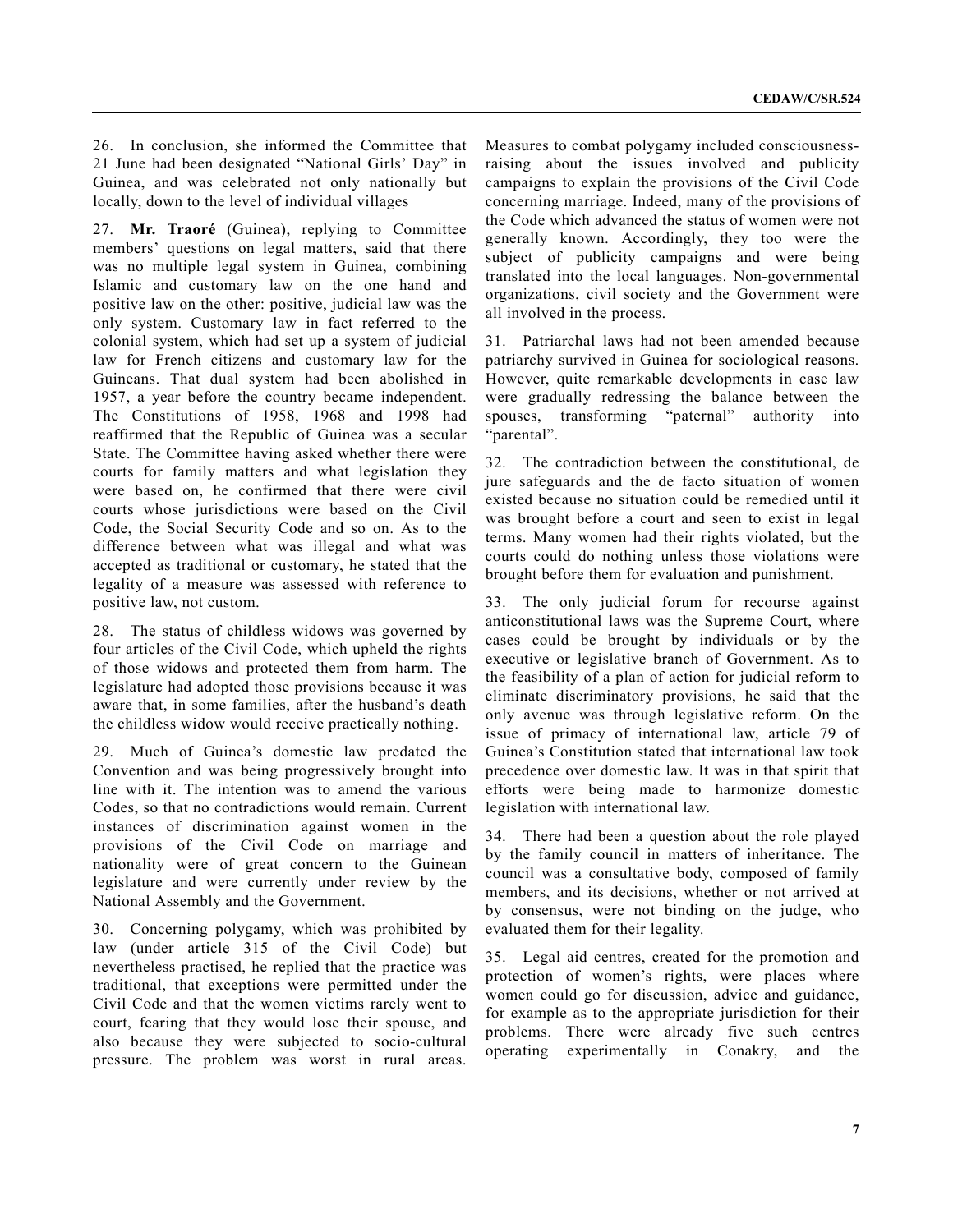Government intended to expand the network soon throughout the country.

36. No amendment to reflect the Convention was currently envisaged to the Constitution, which was consistent with the Convention save for the definition of gender discrimination. As for revising the Civil Code's provisions on inheritance and marriage inherited from the Napoleonic Code, some colonial-era provisions had already been abolished in 1959 and since the Civil Code had been adopted in 1963 it had undergone three revisions. As part of the continuing dynamic of law reform, the Government had drawn up a draft Code of Personal Status and Family Law that was in the process of adoption by the National Assembly.

37. Responding to various queries concerning marriage, he said that a person contracting a polygamous marriage, or the government official conducting the ceremony, could be fined and imprisoned for from 5 to 19 years. There had been some prosecutions for polygamy, but few compared with the actual number of such marriages. Wives were reluctant to take action for fear of losing their husbands or being blamed by the family. However, numerous public discussions of the issue had successfully led to reform proposals in the draft Code of Personal Status and Family Law. There were no provisions criminalizing sororate or levirate marriage. To combat early and forced marriage, the Civil Code prohibited girls under 17 from marrying and specified that marriage had to be a consensual contract (article 281) freely consented to, as witnessed by the officiating authority (art. 382). Efforts were being made to heighten awareness of those provisions. Under Guinea's Constitution, which guaranteed secularism, marriages could not be forbidden on religious grounds.

38. As for female genital mutilation, article 305 of the Penal Code defined the ablation or mutilation of the genitals, whether in males or females, as castration, a crime punishable by life imprisonment or, if the mutilated individual died within 40 days, by capital punishment. When courts learned of such practices, even through anonymous reports, they systematically prosecuted the perpetrators, but in practice the victims of genital mutilation remained silent out of concern for the family's honour. More broadly, several plans of action to combat violence against women had been drawn up and some were already being carried out.

39. To promote women's rights and educate women, opinion leaders, young people and children about existing national, regional and international legal instruments, information campaigns were organized throughout the country not only by the Government but by civil society. Women's non-governmental organizations (NGOs), for example, had issued pamphlets, published training manuals and provided facilitators for discussion groups.

40. While there was no discrimination against women when it came to participation in political decisionmaking, a number of remedial measures were being applied to raise their low level of involvement. NGOs and civil society had carried out campaigns for a national identity card for women, brought discussants together at seminars and round tables, published pamphlets on marriage, divorce and inheritance, and issued guides for paralegals. Government officials had translated the "equality passport" into the eight national languages and distributed it widely, along with Guinea's various reports to CEDAW, had established a national observatory for women's rights under the aegis of the National Assembly, and had organized various information and advocacy sessions on the Convention for political, administrative, religious and other leaders.

41. A National Statistical Directorate was responsible for the collection and disaggregation of all data by sex. Under article 74 of the Civil Code children born abroad to a Guinean mother could choose their nationality on reaching their majority; the age of penal majority was 18 years and that of civil majority 21 years. As to women's involvement in drawing up the draft Code of Personal Status and Family Law, he said that many women from various quarters had participated in the drafting of the Code under the aegis of the Ministry of Social Affairs and the Promotion of Women and Childhood.

42. **Ms. Aribot** (Guinea), replying to Committee members' questions on institutional matters, said that Guinea's report to CEDAW had been prepared with the help of a consultant provided, at the Ministry's request, by a committee concerned with the elimination of violence against women. A two-week workshop had brought together representatives of the Ministry and other ministerial departments, numerous nongovernmental organizations including professional legal and medical women's associations, the five trades unions, the media, and United Nations agencies and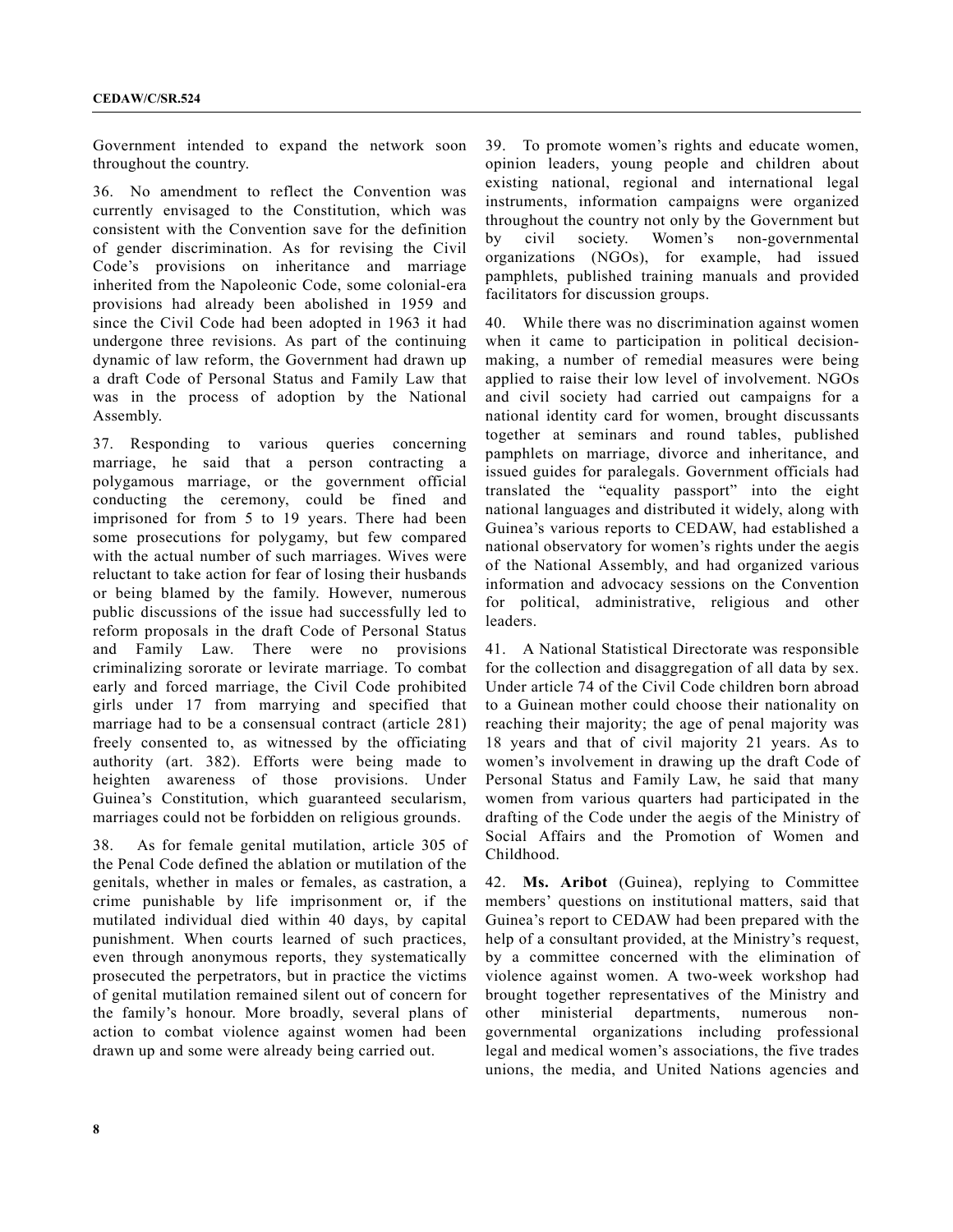other development partners. The report was based on their cross-cutting discussions on the legislative, judicial, regulatory and other measures required to bring about gender equality.

43. The advancement of women necessarily involved a number of socio-economic sectors and government departments. Every such department had a highranking focal point on women to oversee interministerial coordination and policy. National policy on the advancement of women was implemented at three levels: that of the Ministry of Social Affairs, Promotion of Women and Childhood and its decentralized services; that of the various sectors with the help of focal points; and that of women's self-help and other organizations. As part of grass-roots implementation, given the important links of certain practices with Islamic traditions, it was vital to explain the policy to party and religious leaders as well. The establishment of the Ministry was indicative of the priority which the Government attached to sex equality, as were the creation of the Guinean Association of Women Leaders and its projected Network of Women in Politics, the Law and Women's Citizenship project, and the involvement of many grass-roots women's organizations.

44. She undertook, when reporting back to the Government, to convey CEDAW's recommendations and comments, including those on the low level of legal recourse against polygamy and genital mutilation. Non-governmental organizations would be asked to intervene as civil parties in such cases.

45. The Gender and Development Framework Programme was an instrument designed to implement national policy on the advancement of women. It had the five main elements described in the report in the section on article III (3.3). The Ministry maintained its own databases on women and children that were updated regularly in coordination with the National Department of Statistics and Demography.

46. A question had been asked about funding of programmes for the advancement of women and about the employment of women. The Ministry itself had financed five programmes and projects for women at a total cost of GF 5.4 billion between 1998 and 2001. Women working in the civil service had earned salaries totalling GF 1,900,384,000 in 1999 and GF 1,900,942,000 in 2000. The Fund for Support to Women's Economic Activities (FAAEF), a povertyreduction project financed by the Government and the African Development Fund, had GF 4 billion available to it. "Yètè mali" (self-help), a savings and credit network which had been in existence for three years, had disbursed GF 149 million to 1,379 women.

47. The Ministry of Social Affairs, Promotion of Women and Childhood was responsible for ensuring that all relevant legislation contained gender-specific provisions. Focal points had been created in the context of the Gender and Development Framework Programme, and sectoral policies were being amended to include a gender perspective. A national observatory for gender issues would be created in the near future. A United Nations-sponsored community re-insertion programme had been created, with a budget of GF 2 million, to facilitate the reintegration in their home communities of women and girls with disabilities. That programme included information and training for the family, awareness-raising in the community and financial support to assist the disabled in finding an income-generating occupation. In the past such persons had been virtual second-class citizens, reduced to begging, often in the streets of the capital. She also noted the existence of a national and two regional orthopaedic centres, an institute for blind young people, a school for deaf/mutes and a school for blind children. In order to increase women's role in decision-making, a survey had been made in 2000 of the current situation of women in the public, private and political spheres, the results of which would be taken into account in creating a national observatory on gender issues. In addition, a working group on gender and equity had been created in the Ministry of Higher Education and Scientific Research, an association of women graduates had been organized and a highlyeffective lobbying group of women ministers and parliamentarians was also an active participant in efforts to resolve the conflict situation in the region.

48. Improvement of the situation of rural women was an important component of the Government's agriculture development policy, which was highly decentralized and currently being implemented nationwide. As a result, the proportion of women involved in information and awareness programmes had increased from 2 per cent in 1997 to 28 per cent in 1999, 25,470 members were receiving support in 749 groupings and 153,673 women were being helped through contact groups. Some organizations were headed by women, and women held positions of